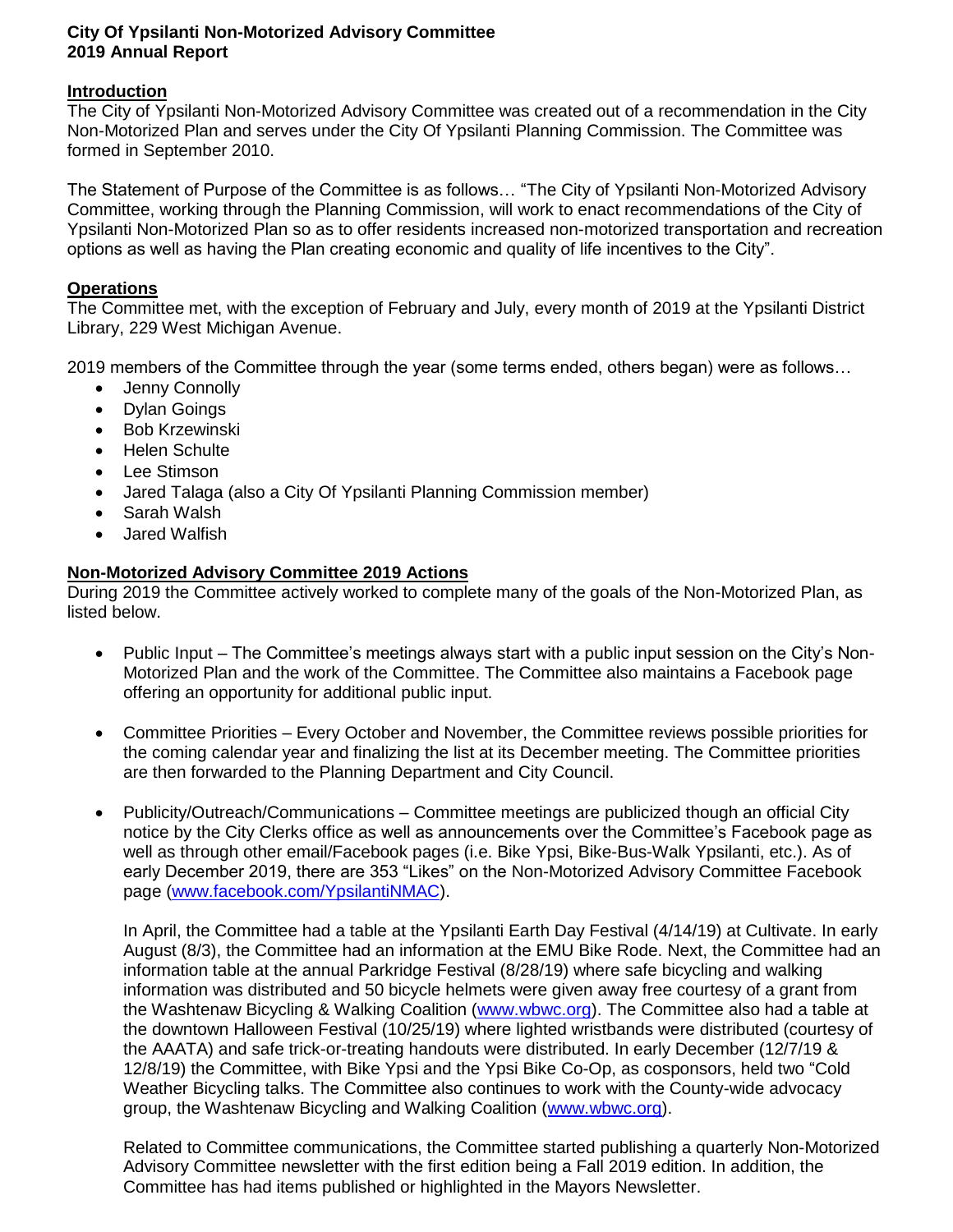- City Meetings Members of the Committee met, or had telephone conversations, with Planning Department staff prior to most Committee meetings for input and updates. Also, Committee members attended numerous City Council and Planning Commission meetings throughout 2019 to support non-motorized projects. At the first Committee meeting of the year (1/9/19), Mayor Beth Bashert participated where various projects and outreach efforts (i.e. safe bicycling education in the spring and sidewalk snow removal in the late fall) were discussed with an emphasis placed on accessibility for the disabled. City Council member (and Ypsi Bike Co-Op volunteer). Steve Wilcoxen, volunteered to be a City Council member liaison to the Committee.
- Snow Removal In the winter months the Committee mounted a campaign to educate area residents, thorough social media and its Facebook page, about the need to shovel sidewalks as required by City ordinance and how to report problems using ClickFix – Ypsi Connect. The Committee timed media actions to that of just prior to major snowfalls with information sent to all City neighborhood groups on Facebook and NextDoor.
- City Non-Motorized Plan The Committee is working with the Planning Department to update the City's Non-Motorized Plan and expects the process to be complete in 2020.
- Sidewalk curb cut inventory & improvements During 2019, the Committee began work on a priority list for curb cuts with a list assembled from Committee member input, public input through social media and also site visits. The priority list will be forwarded to the Public Services Department as well as the Planning Commission and City Council.
- Bike Friendly Community & Walk Friendly Community status The City officially became a League of American Cyclists "Bike Friendly Community "at the Bronze level in late 2017 with the award being for a four-year period. The Committee plans to start work in 2020 to apply for a renewal of its Bike Friendly Community award. The Committee plans to resubmit the Walk Friendly Community once the Non-Motorized Plan is updated.
- City Council Budget Committee members attended the annual City Council budget meetings providing non-motorized project recommendations to Council.
- Bike Friendly Business program The Committee, with the support of the Downtown Association of Ypsilanti, continued to sign up participants for a local Bike Friendly Business (BFB) program as a way to promote active and healthy lifestyles for employees and customers in the Ypsilanti area. The campaign will honor corporations, organizations, associations, government agencies or non-profit groups located in Ypsilanti that actively promotes bicycling for transportation, recreation, exercise and sport. Business participants receive a BFB window sticker and are listed on the Bike-Bus-Walk Ypsi [\(www.bbwypsi.org\)](http://www.bbwypsi.org/) web site.
- Bike Lanes –In 2018 the Committee also started researching areas where additional bike lanes would be used in the City, with the top two locations being West Cross Street (west of Wallace) and Harriet/Spring/Factory/Maus Streets. In March 2018 the Committee forwarded a resolution to the Planning Commission noting that "the lack of a center turn lane on Cross Street at the intersection of Mansfield Street is a real safety factor" and urging that "as part of a West Cross Street repaving project, a two-lane, plus center turn lane, configuration going as far west as practical that would include bicycle lanes on both sides of the road as well as vehicle parking on the south side of West Cross Street."
- The Committee continues to promote, through social media to neighborhood groups, the City's "Speeding Concerns" web page - <https://cityofypsilanti.com/699/Speeding-Concerns> - that gives the process for citizen petitioning to have traffic calming (such as signage, pavement markings, speed bumps) on a specific street section.
- Three-Foot Passing Law In the spring of 2019, the Committee placed basic information on the Mayors Newsletter and the Committee Facebook page about the Michigan 3-foot bicycle passing law that took effect in September 2018. The Committee plans to conduct a safe biking drive every upcoming April and May.